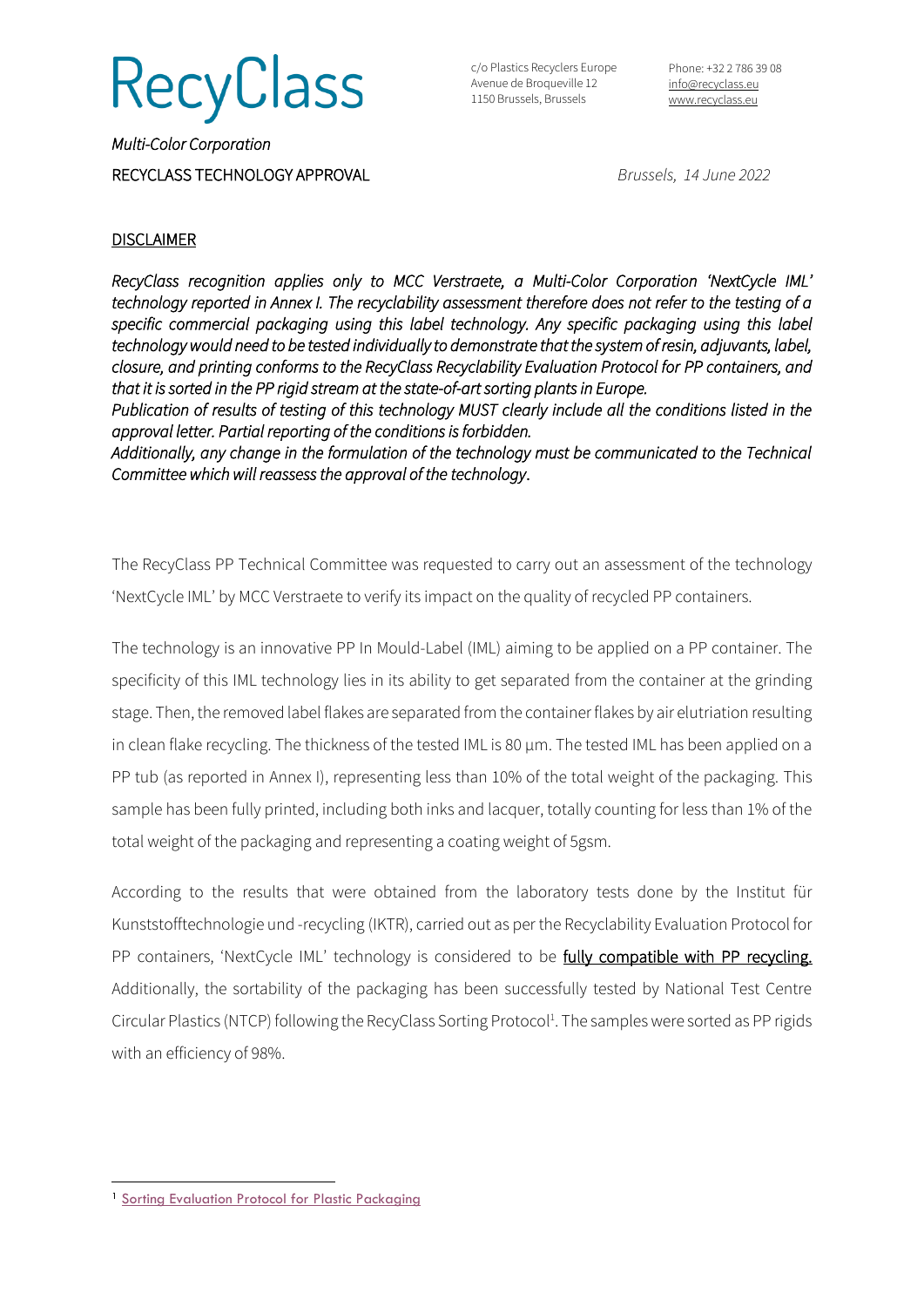Based on these results, RecyClass certifies that MCC Verstraete 'NextCycle IML' technology will have no impact on the current European PP containers recycling and provided that the full packaging is designed under the following conditions:

- a) The container is preferably made of clear PP;
- b) Any additional packaging component is made of PP;
- c) The density of the final packaging is lower than  $1 g/cm^3$ ;
- d) The In Mould-Label represents less than 10% of the total weight of the packaging;
- e) The thickness of the label is 80µm or less;
- f) The coverage of the label is below 50% of the packaging surface for a packaging smaller than 500mL, and below 70% of the packaging surface for a packaging bigger than 500mL for natural PP packaging;
- g) The coating weight of the printing (inks + lacquers) is 5 gsm or less;
- h) The printed label must not hinder the recognition of the underlaying PP natural container according to RecyClass Design-for-Recycling Guidelines;
- i) The printed label must not prevent the underlaying natural PP container to get sorted in the clear PP recycling stream;
- j) Applied printing technology is compatible with recycling; since several printing options are possible, it is the responsibility of the end-user to choose an appropriate combination of inks and printing process to ensure that:
	- i. the inks are non-bleeding;
	- ii. the inks comply with the European Legislation (e.g. Packaging and Packaging Waste Directive on the heavy metal concentration levels) and are EUPIA compliant;
	- iii. direct printing is limited as much as possible.

RecyClass concludes that MCC Verstraete, a Multi-Color Corporation, 'NextCycle IML' technology as per current market conditions and knowledge, is fully compatible with the existing European industrial recycling processes for PP containers. Indeed, the recycled plastic generated after the recycling process was successfully tested in injection moulding applications up to a concentration of 50% innovation<sup>2</sup>.

**RecyClass** 

c/o Plastics Recyclers Europe Avenue de Broqueville 12 1150 Brussels, Brussels

Phone : +32 2 786 39 08 info[@recyclass.eu](mailto:recyclass@plasticsrecyclers.eu) www.recyclass.eu

<sup>2</sup> [Recyclability Evaluation Protocol for PP containers](https://recyclass.eu/recyclability/test-methods/)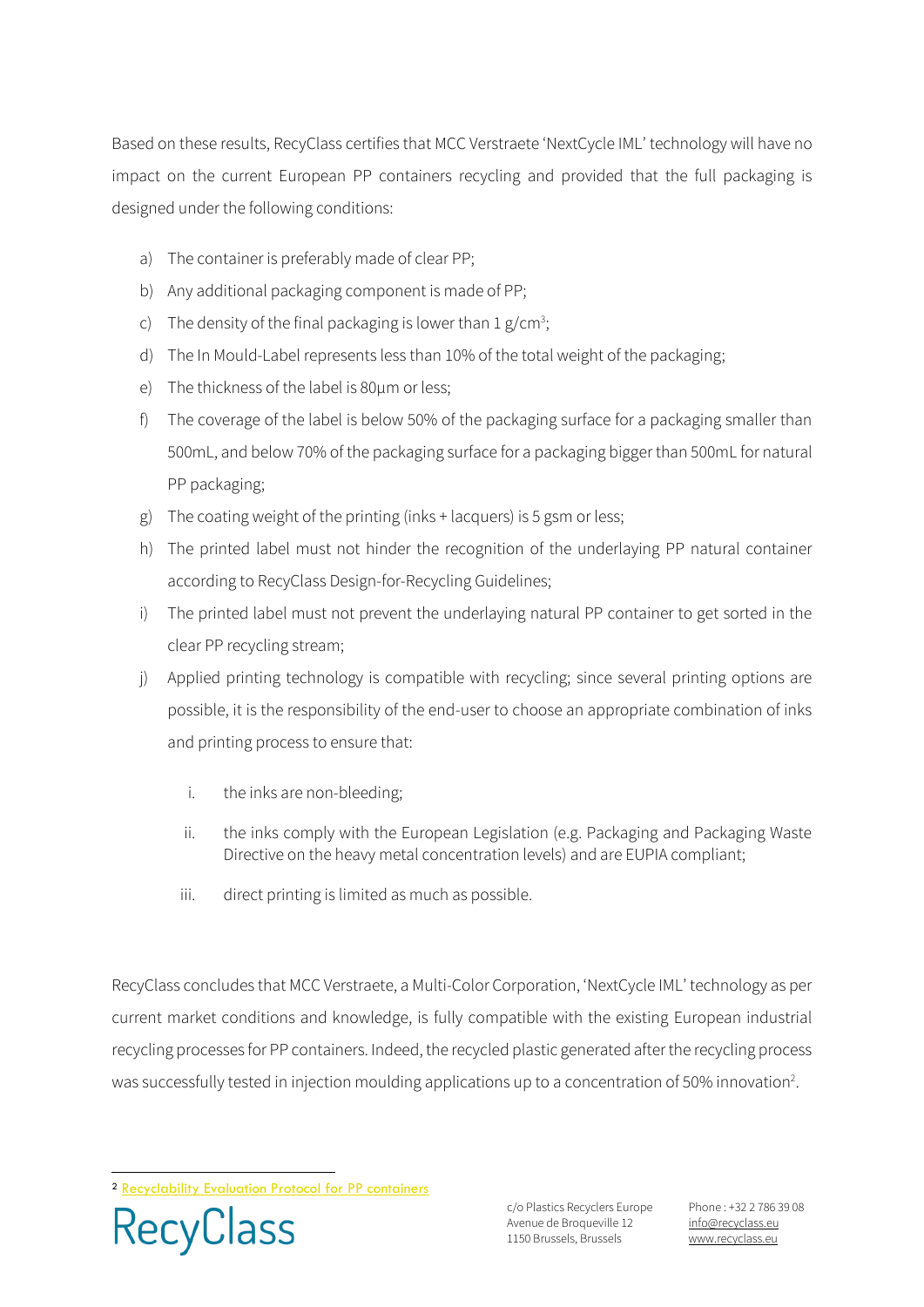It should be noteworthy that the full coverage of the IML will hamper the chance for a natural PP packaging to be sorted in the clear PP stream. Therefore, the RecyClass PP Technical Committee recommends to minimize the size of the label and the packaging surface coverage, as well as to use unprinted clear PP closure systems. Besides, it is also recommended to lower as much as possible the thickness of the IML to ensure an optimized separation by air elutriation and avoid too much loss.

## *About* RecyClass

RecyClass is a comprehensive cross-industry initiative that works to advance plastic packaging recyclability and to establish a harmonized approach towards recycled content calculation and its traceability in Europe. Activities within RecyClass include the development of Recyclability Evaluation Protocols and scientific testing methods for innovative materials which serve as the base for the Design for Recycling Guidelines and the Recycling Online Tool. RecyClass offers Recyclability Certifications for plastic packaging and Recycled Content Traceability Certification for plastic products. Contact:[, www.recyclass.eu](http://www.recyclass.eu/)



c/o Plastics Recyclers Europe Avenue de Broqueville 12 1150 Brussels, Brussels

Phone : +32 2 786 39 08 info[@recyclass.eu](mailto:recyclass@plasticsrecyclers.eu) www.recyclass.eu